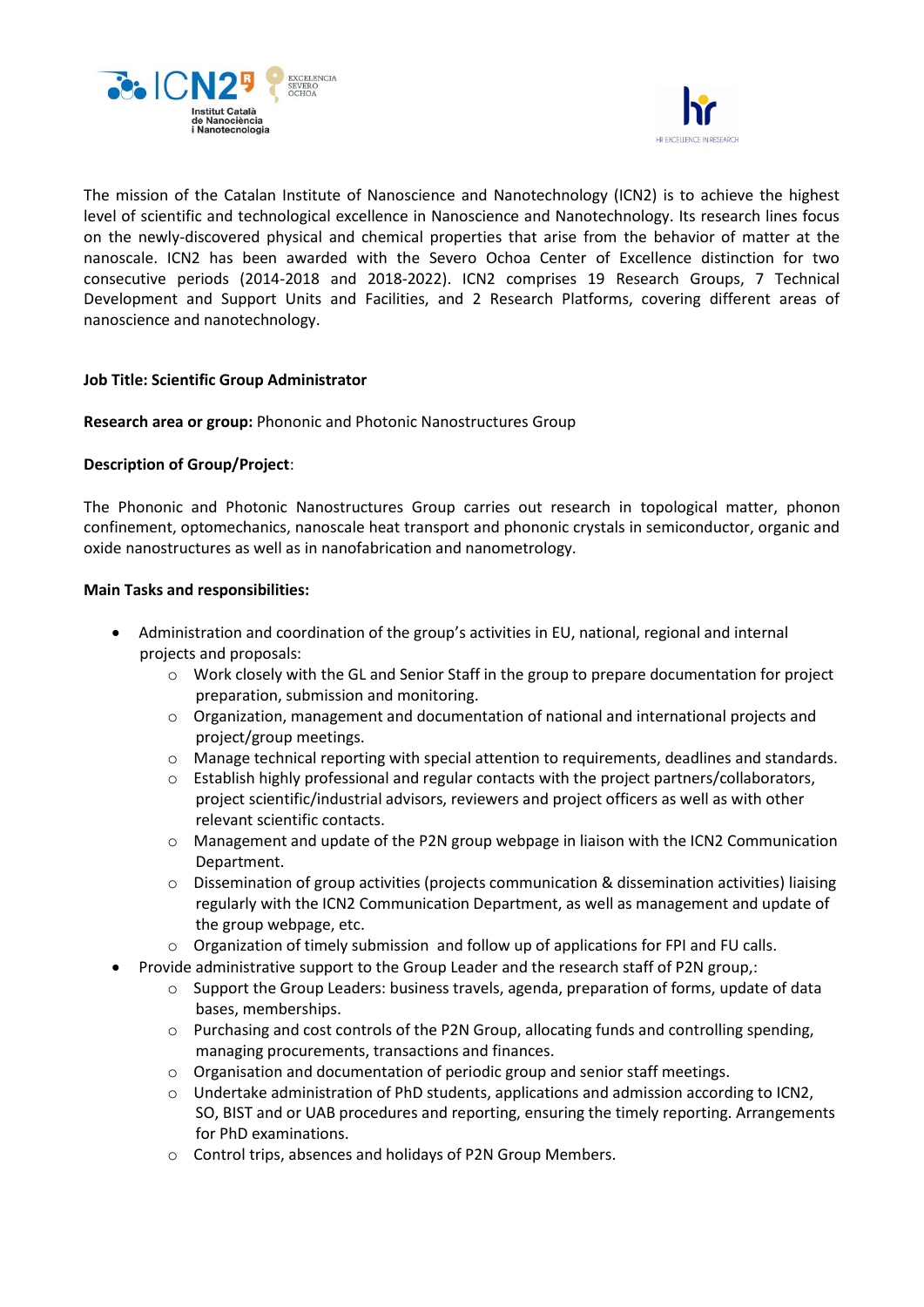



- o Provide support to new group members (temporary accommodation, national documentation) as well as to guest researchers (travel, accommodation, reimbursements).
- $\circ$  Keep the group data base up to date and compile information for periodic reporting (ICN2) Scientific Advisory, SO, Scientific and Industrial Boards, ICREA, etc)

### **Requeriments:**

• **Education**

University degree in Sciences preferred.

## • **Knowledge and professional experience**

Minimum 3 years or work experience in project management of research projects funded by international and national organizations (EU FP7 & H2020, MINECO)

Good written and oral communication skills in English and Spanish is required. Catalan valuable.

Excellent facilitating and communication skills, ability to work with highly qualified professionals of international backgrounds.

Knowledge of research environment

Advanced knowledge of the MS office pack.

Experience in project/group management in an international research centre involved in European/International projects.

Experience an International Research environments.

## • **Competences**

Excellent facilitating, planning, organisational and communication skills, ability to work with highly qualified professionals of international backgrounds. Ability to work with deadlines. Ability to work stablishing priorities. Attention to detail.

## **Summary of conditions:**

- Full time work (37,5h/week)
- Contract Length: Permanent after six months of probationary period, contract linked to scientific and technical activities *(Contrato indefinido de actividades científico-técnicas).*
- Salary will depend on qualifications and demonstrated experience.
- Support to the relocation issues.
- Life Insurance.

Closing date: 10<sup>th</sup> July 2022

Interviews 13-20<sup>th</sup> July 2022

Estimated Incorporation date: early September 2022